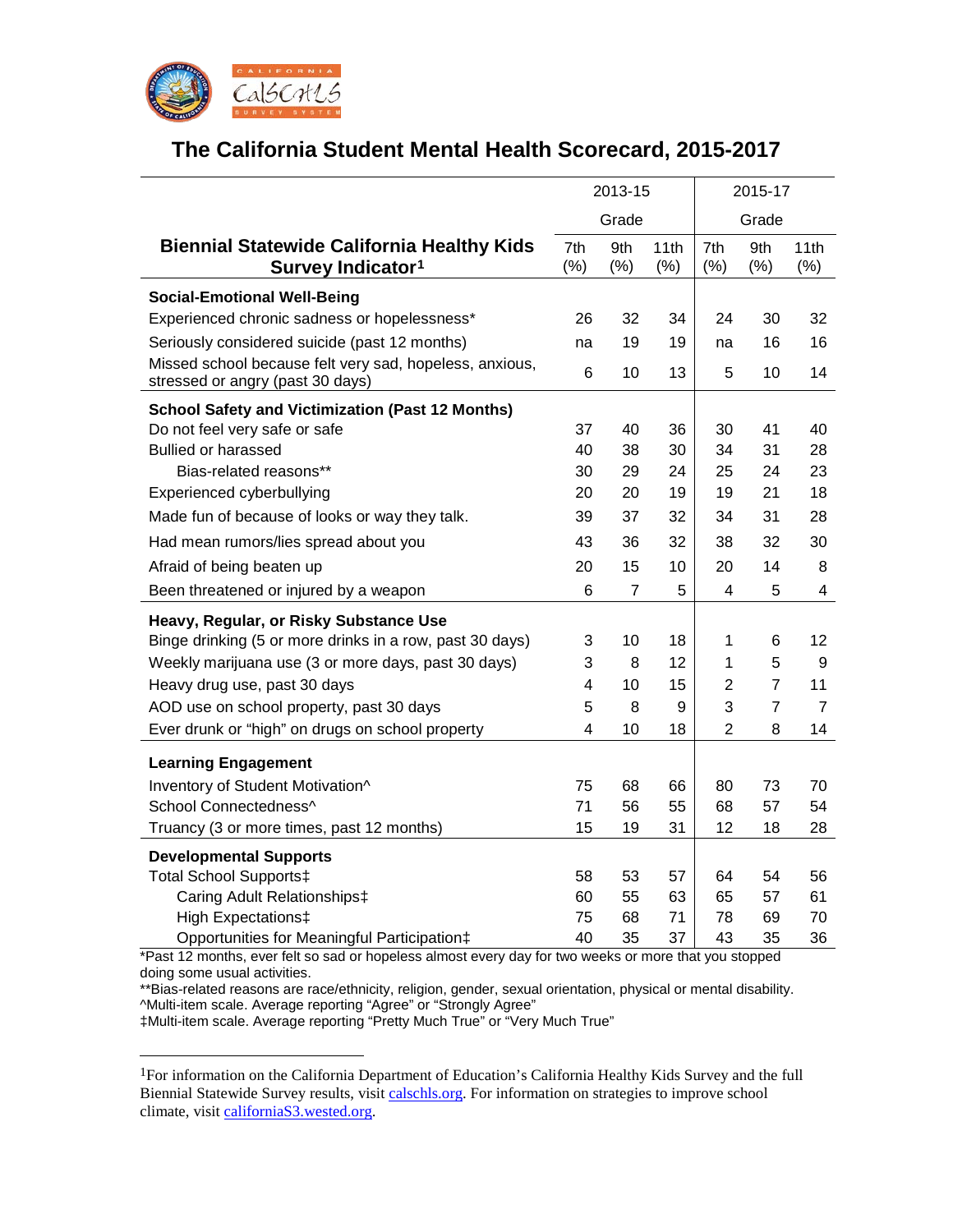## **The California Student Mental Health Scorecard, 2015-2017 School Staff Data**

|                                                                                                                                                    | 2013-15   |              |           | 2015-17      |           |     |  |
|----------------------------------------------------------------------------------------------------------------------------------------------------|-----------|--------------|-----------|--------------|-----------|-----|--|
|                                                                                                                                                    |           | School Level |           | School Level |           |     |  |
| California School Staff Survey Indicator <sup>2</sup>                                                                                              | <b>ES</b> | <b>MS</b>    | <b>HS</b> | ES           | <b>MS</b> | НS  |  |
|                                                                                                                                                    | $(\%)$    | (%)          | (%)       | (%)          | (% )      | (%) |  |
| Perceived moderate-to-severe problem at school                                                                                                     |           |              |           |              |           |     |  |
| Student depression or other mental health issues                                                                                                   | 15        | 29           | 40        | 16           | 30        | 46  |  |
| Disruptive student behavior                                                                                                                        | 41        | 53           | 47        | 42           | 54        | 43  |  |
| Harassment or bullying of students                                                                                                                 | 24        | 45           | 35        | 21           | 43        | 31  |  |
| Alcohol or other drug use                                                                                                                          | 1         | 13           | 45        | 1            | 11        | 39  |  |
| Agree or strongly agree that school                                                                                                                |           |              |           |              |           |     |  |
| Is a supportive and inviting place for students to learn§                                                                                          | 96        | 93           | 94        | 96           | 94        | 95  |  |
| Is a safe place for students§                                                                                                                      | 93        | 89           | 91        | 94           | 89        | 92  |  |
| Emphasizes helping students with their social, emotional,<br>and behavioral problems§                                                              | 72        | 71           | 66        | 82           | 80        | 78  |  |
| Provides adequate student counseling and support<br>services                                                                                       | 65        | 76           | 75        | 70           | 80        | 81  |  |
| Provides effective confidential support and referral services<br>for students needing help due to substance abuse, violence,<br>or other problems§ | 46        | 62           | 66        | 55           | 70        | 76  |  |
| Nearly all adults at school                                                                                                                        |           |              |           |              |           |     |  |
| Really care about every student†                                                                                                                   | 94        | 89           | 86        | 94           | 90        | 87  |  |

Key: ES=elementary school; MS=middle school; HS=high school

§Multi-item scale. Average reporting "Agree" or "Strongly Agree"

†Multi-item scale. Average reporting "Nearly All Adults" or "Most Adults"

<span id="page-1-0"></span> <sup>2</sup> For information on the California Department of Education's California School Staff Survey, visit calschls.org.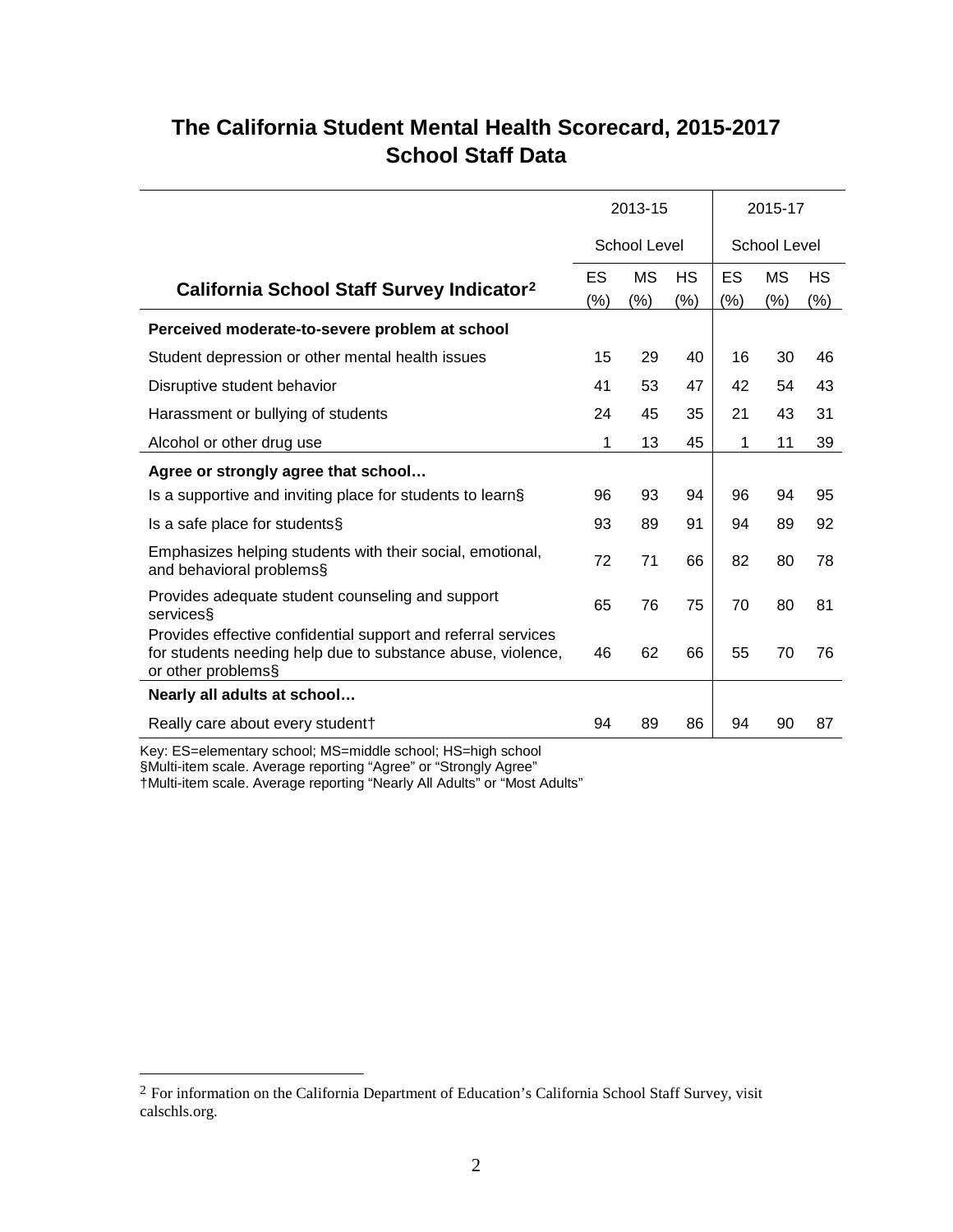## **Student Survey (CHKS) Highlights**

The following summarizes the major trends in the 2015-2017 Biennial Statewide CHKS results compared to those in 2013-2015. If there is only a change of around 1 percentage point, the current results are considered remaining level or stable. The full results may be downloaded from [data.calschls.org/resources/Biennial\\_State\\_1517.pdf.](https://data.calschls.org/resources/Biennial_State_1517.pdf).

#### **Social-Emotional Well-Being**

There was general improvement across indicators of social-emotional health.

- The proportion of students reporting **chronic sadness** has improved over the past two years by 2 points in all grades: grade  $7(26\%$  to  $24\%)$ , grade  $9(32\%$  to  $30\%)$ , and grade 11 (34% to 32%).
- Data on **suicide ideation** indicates improvement in 9<sup>th</sup> and 11<sup>th</sup> grade by 3 points, both grades from 19% to 16%. This question was not asked of middle school students.
- **Absence from school** data due to feeling very sad, hopeless, anxious, stressed, or angry remained stable across all grades at 5% in  $7<sup>th</sup>$  grade, 10% in 9<sup>th</sup>, and 14% in 11th.

### **School Safety and Victimization**

Data on **perceived safety** was mixed but most indicators of **victimization** at school declined, generally more in  $7<sup>th</sup>$  and  $9<sup>th</sup>$  grades than  $11<sup>th</sup>$ .

- The proportion of students **not feeling very safe or safe** at school decreased (improved) in grade 7 by greater than 5 points, from 37% to 30%, but it remained stable in grade 9 at 41% and increased (not improved) in grade 11 by 4 points, from 36% to 40%.
- The percentage of students reporting **any bullying/harassment** in school decreased across all grades, dropping markedly by 6 to 7 points in grade 7 (40% to 34%) and grade 9 (38% to 31%), and by 2 points in grade 11 (30% to 28%).
- Students reporting **bias-related bullying/harassment** (e.g., due to race/ethnicity, gender, religion, disability, sexual orientation) in school decreased by 5 points in both grade 7 (30% to 25%) and grade 9 (29% to 24%), but remained stable in grade 11 (24% to 23%).
- Students reporting being **made fun of** at school because of their looks or way they talk declined by 4 to 6 points across grades, at  $34\%$  in  $7<sup>th</sup>$  grade,  $31\%$  in  $9<sup>th</sup>$ , and 28% in  $11^{th}$ .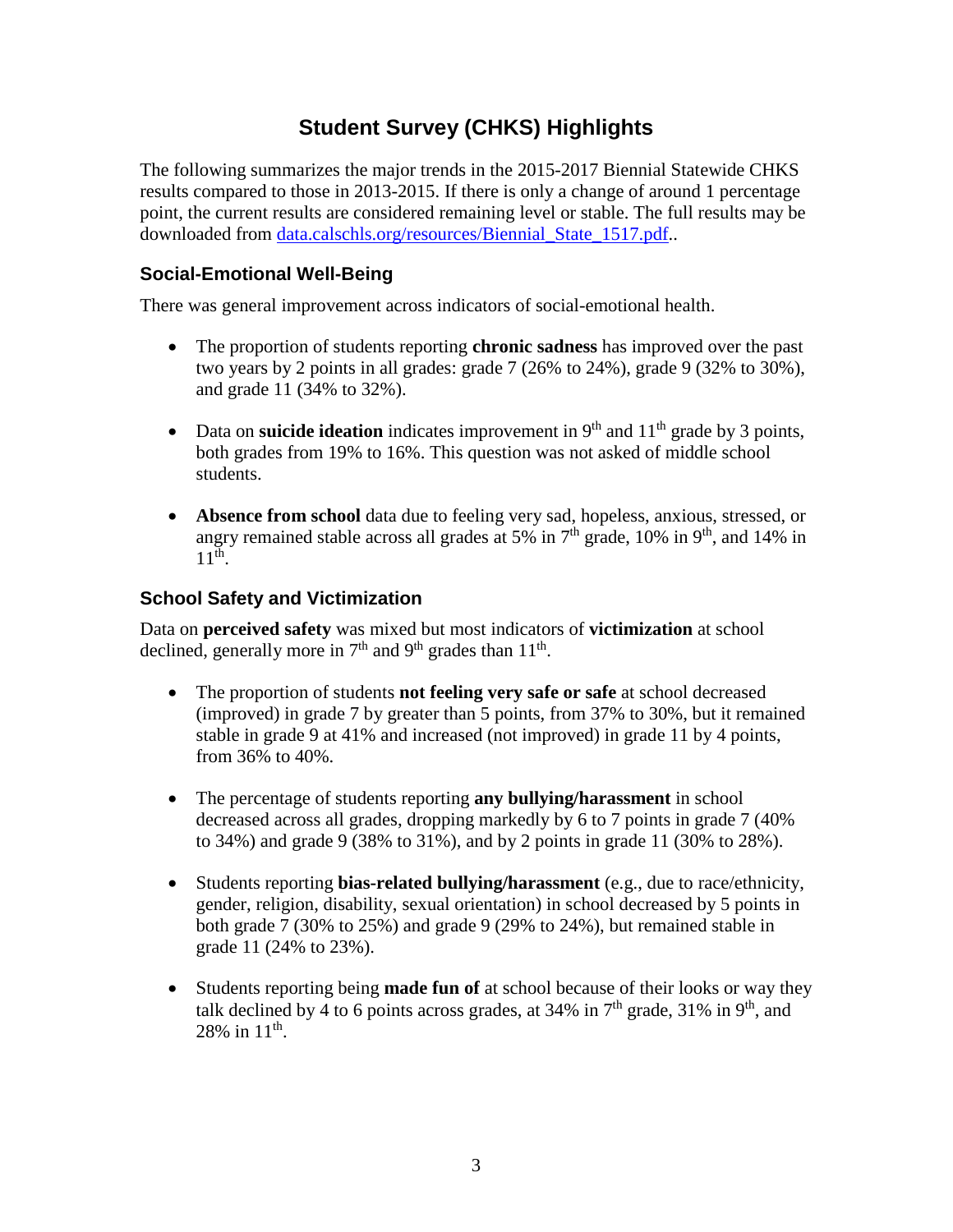- Student reports of having **mean rumors/lies** spread about them in school declined to 38%, 32%, and 30% across ascending grades, lower by 4 to 5 points in  $7<sup>th</sup>$  and  $9<sup>th</sup>$  grades and 2 points in 11<sup>th</sup>.
- **Fear of being beaten up** at school occurred among 20% of  $7<sup>th</sup>$  graders, 14% of 9<sup>th</sup> and 8% of  $11<sup>th</sup>$ . This was the same level as two years prior in grades 7 and 9 but 2 points lower in grade 11.
- Students reporting being **threatened or injured by a weapon** in school decreased by 2 points for  $7<sup>th</sup>$  (6% to 4%) and 9<sup>th</sup> grade (7% to 5%) and remained stable for  $11^{th}$  grade (5% to 4%).
- Students experiencing **cyberbullying** (in general) remained stable for all grade levels and varied relatively little across grades, at 18% to 21%.

#### **Substance Use: General Declining Trend (Improvement)**

- **Binge drinking** (five or more drinks in a row) in the past 30 days (current use) continued the decline observed in 2013-2015, dropping from 3% to 1% in  $7<sup>th</sup>$ grade, 10% to 6% in 9<sup>th</sup> grade, and 18% to 12% in  $11<sup>th</sup>$  grade.
- Weekly **marijuana use** (three or more days, past 30 days) declined across all grades, from 3% to 1% in 7<sup>th</sup> grade, 8% to 5% in 9<sup>th</sup>, and 12% to 9% in 11<sup>th</sup>.
- **Heavy drug use** in the past 30 days occurred among 2% of  $7<sup>th</sup>$  graders, 7% of 9<sup>th</sup>, and 11% of  $11<sup>th</sup>$ , which were declines by 2, 3, and 4 points, respectively.
- Use of alcohol or other drugs **at school** was stable in 9<sup>th</sup> grade at 7% and decreased by 2 points in  $7<sup>th</sup>$  and  $11<sup>th</sup>$  grades, to 3% and 7%, respectively.
- **Ever drunk or "high" on drugs on school property** decreased across grades, from 4% to 2% in 7<sup>th</sup> grade, 10% to 8% in 9<sup>th</sup>, and 18% to 14% in 11<sup>th</sup>.

### **Learning Engagement**

Percentages on indicators of learning engagement consistently decline as students progress through school, but marked improvements since 2013-2015 occurred among 7<sup>th</sup> and 11th graders in the areas of Student Motivation and Truancy. For middle school students, School Connectedness declined since 2013-15.

• Improvements in the Inventory of Student Motivation occurred in all grades compared to 2013-2015 but motivation steadily declines as students progress through school. The percentage increased by 5, 5, and 4 points, respectively, in grades 7, 9, and 11.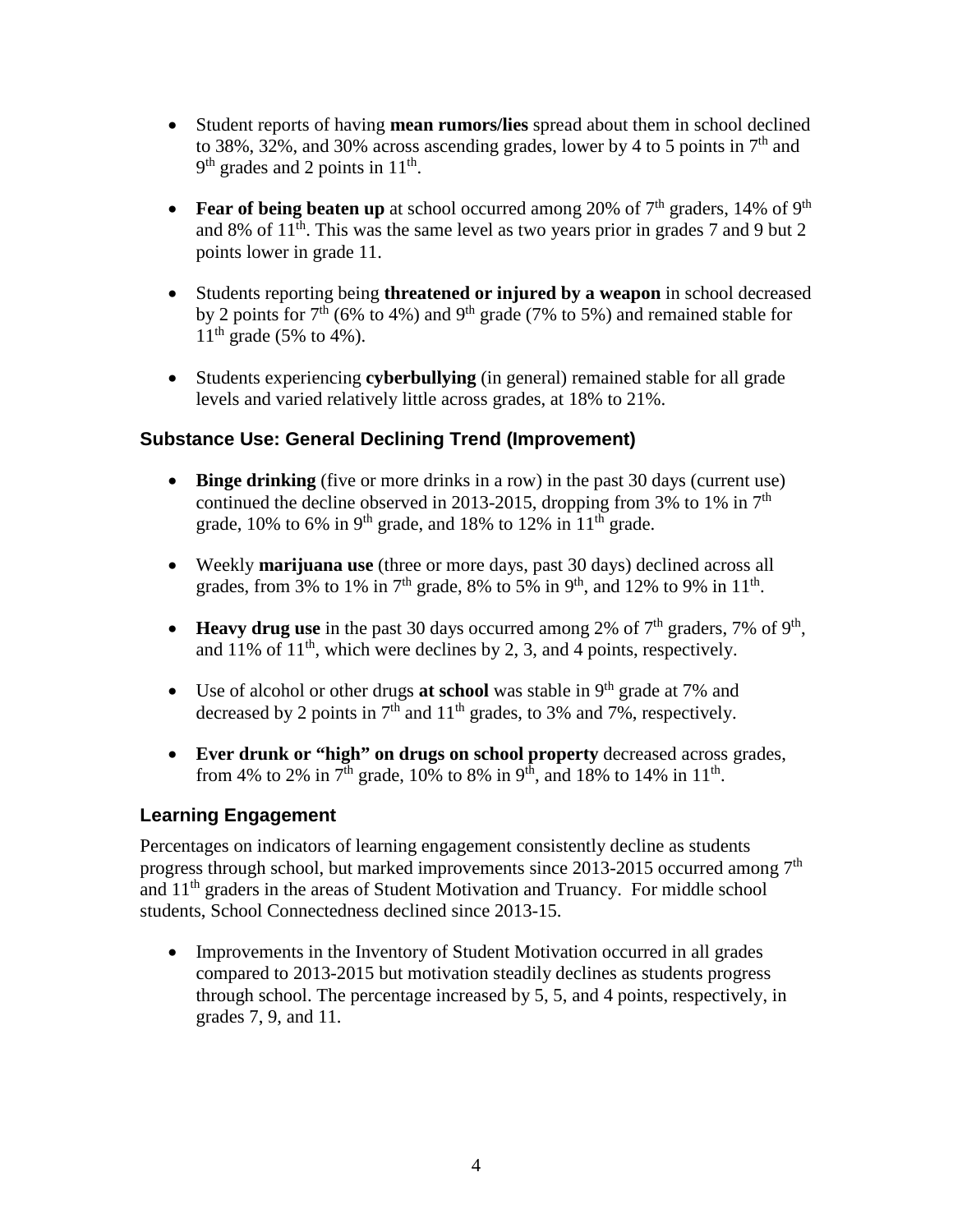- The proportion reporting "Agree" or "Strongly Agree" in **School Connectedness** decreases as students progress through school. Compared to two years prior, it decreased 3 points among  $7<sup>th</sup>$  graders to 68%, but remained relatively stable among 9<sup>th</sup> graders (56% to 57%) and  $11<sup>th</sup>$  graders (55% to 54%).
- **Truancy** (three or more times in the past 12 months) increased with grade level, from 12% in 7th grade to 18% in 9<sup>th</sup> and 28% in 11<sup>th</sup>. Compared to 2013-2015, these percentages were 3 points lower in grades 7 and 11 but stable in  $9<sup>th</sup>$ .

#### **Developmental Supports Scales**

On the scales assessing percentage of students "Pretty Much True" and "Very Much True" in receiving developmental supports at schools, there was a positive trend for  $7<sup>th</sup>$ graders, stability for 9<sup>th</sup> graders, and a general negative trend for  $11<sup>th</sup>$  graders compared to 2013-2015. Moreover,  $7<sup>th</sup>$  graders report higher levels of development supports than their counterparts in high school.

- Over the past four years, **Total School Supports** increased for 7<sup>th</sup> graders (58% to 64%), but remained relatively stable in  $9<sup>th</sup>$  (53% to 54%) and 11<sup>th</sup> grade (57% to 56%).
- **Caring Relationships** with an adult at school improved for  $7<sup>th</sup>$  &  $9<sup>th</sup>$  grade students, with the percentage rising from 60% to 65% for  $7<sup>th</sup>$  grade and 55% to 57% for 9<sup>th</sup> grade. However, there was a small decline with  $11<sup>th</sup>$  grade students from 63% to 61%.
- Similarly, **High Expectations** messages from adults increased for middle school students, rising from 75% to 78% for  $7<sup>th</sup>$  graders. However, high school students showed stability at 69% (from 68%) in 9<sup>th</sup> grade and 70% (from 71%) in 11<sup>th</sup> grade.
- Opportunities for **Meaningful Participation** based on multi-item scale of "Pretty Much True" and "Very Much True" improved for  $7<sup>th</sup>$  graders by 3 points from 40% to 43%, but remained stable in high school at 35% for 9<sup>th</sup> grade and 37% to 36% for  $11<sup>th</sup>$  grade.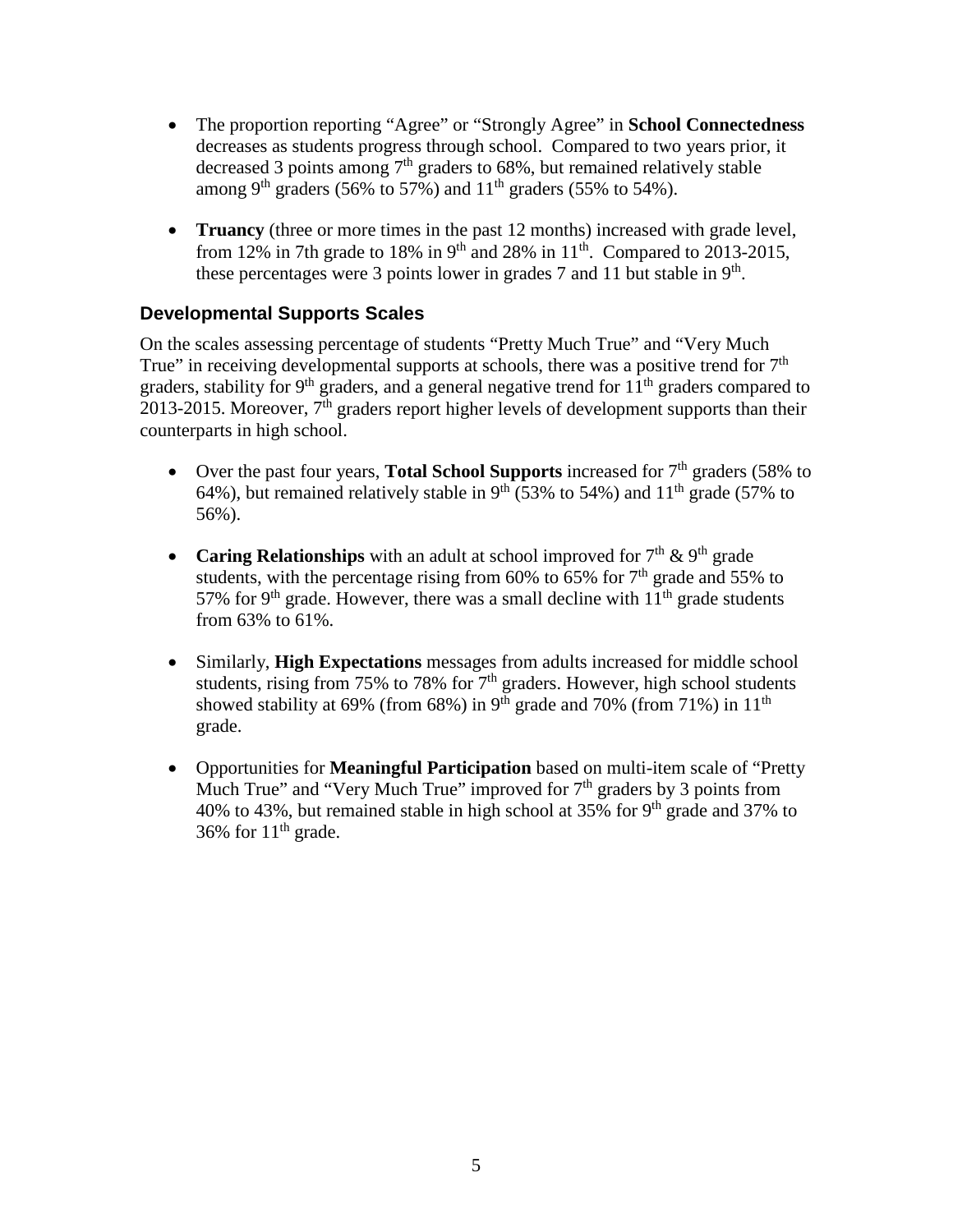## **Staff Survey (CSSS) Highlights**

#### **Student Behavioral Problems**

- **Social-Emotional Health**. Although CHKS mental health indicators improved among high school students, the percentage of staff rating student depression or other mental health issues at their school as a moderate-to-severe problem **increased** in high schools from 40% to 46%. It remained stable in elementary and middle schools at 16% and 30%, respectively.
- **Disruptive Behavior**. Staff perceptions of disruptive student behavior as a moderate-to-severe problem was highest in middle school at 54%, compared to 42% in elementary and 43% in high school. This was 4 points lower than two years previously in high school, but stable in the other levels.
- **Victimization**. The proportion of staff rating harassment or bullying of students as a moderate-to-severe problem also peaked in middle school. In all grades it declined compared to two years previous, in elementary schools from 24% to 21%, in middle schools from 45% to 43%, and high schools from 35% to 31%.
- **Substance Use**. Staff ratings of alcohol and other drug use as a moderate-tosevere issue at their school was negligible at the elementary level (1%), but was 11% in middle school and rose markedly to 39% in high school. However, these percentages are lower than two years prior by 2 and 6 points. This is consistent with the actual decline in consumption reported on the CHKS.

#### **Safety**

• The percentage of staff agreeing or strongly agreeing the school is **safe for students,** remained stable across all grades: elementary schools from 93% to 94%, middle schools at 89%, and high schools from 91% to 92%.

### **Student Supports**

- Agreement that the school is a **supportive and inviting place** for students to learn was stable in elementary schools at 96%, middle schools at 94% (from 93%), and high schools at 95% (from 94%).
- Agreement that the school emphasizes **helping students with social emotional issues** increased 9 or more points in all school levels, in high schools by 12 points, to 82% in elementary (from 72%), 80% in middle (from 71%), and 78% in high schools (from 66%). This likely reflects the growth in understanding of the importance of social emotional learning over this period.